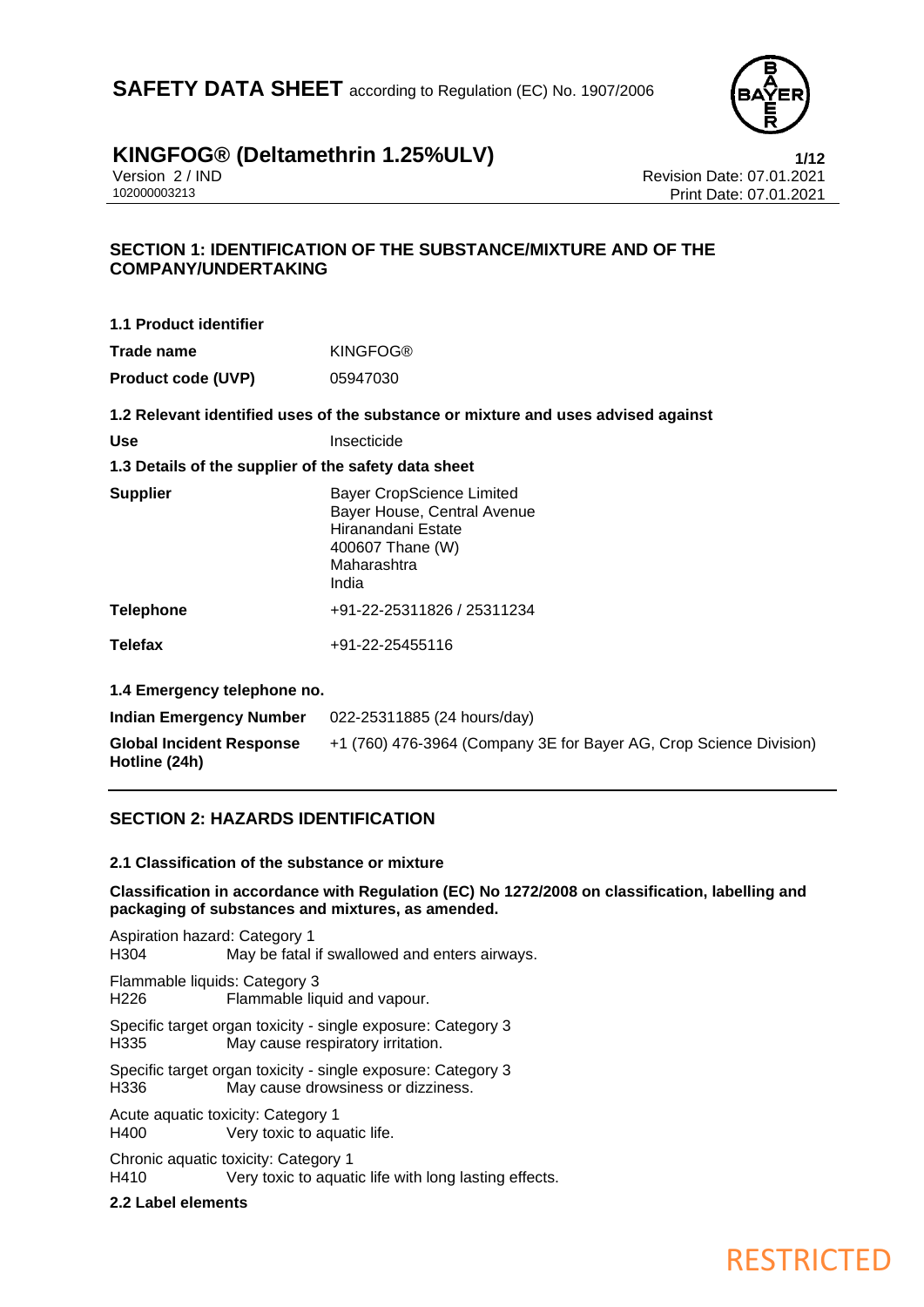

Version 2 / IND<br>102000003213<br>Print Date: 07.01.2021 Print Date: 07.01.2021

### **Labelling in accordance with Regulation (EC) No 1272/2008 on classification, labelling and packaging of substances and mixtures, as amended.**

Hazard label for supply/use required.

**Hazardous components which must be listed on the label:**

- **Deltamethrin**
- Solvent Naphtha (petroleum), light aromatic



**Signal word:** Danger

#### **Hazard statements**

| To avoid risks to human health and the environment, comply with the instructions for |
|--------------------------------------------------------------------------------------|
|                                                                                      |
|                                                                                      |

#### **Precautionary statements**

| P210                                             | Keep away from heat, hot surfaces, sparks, open flames and other ignition sources. No<br>smoking. |
|--------------------------------------------------|---------------------------------------------------------------------------------------------------|
| P240                                             | Ground/bond container and receiving equipment.                                                    |
| P280                                             | Wear protective gloves/ protective clothing/ eye protection.                                      |
| P308 + P311                                      | IF exposed or concerned: Call a POISON CENTER/ doctor/ physician.                                 |
| P501                                             | Dispose of contents/container in accordance with local regulation.                                |
| $\sim$ $\sim$ $\sim$ $\sim$ $\sim$ $\sim$ $\sim$ |                                                                                                   |

#### **2.3 Other hazards**

Cutaneous sensations may occur, such as burning or stinging on the face and mucosae. However, these sensations cause no lesions and are of a transitory nature (max. 24 hours).

### **SECTION 3: COMPOSITION/INFORMATION ON INGREDIENTS**

### **3.2 Mixtures**

### **Chemical nature**

Ultra-low volume (ULV) liquid (UL) Deltamethrin 1.25% w/w UL

#### **Hazardous components**

Hazard statements according to Regulation (EC) No. 1272/2008

| <b>Name</b>         | CAS-No./<br>$EC-No. /$<br><b>REACH Reg. No.</b> | <b>Classification</b><br><b>REGULATION (EC) No</b><br>1272/2008 | <b>Conc. [%]</b> |
|---------------------|-------------------------------------------------|-----------------------------------------------------------------|------------------|
| <b>Deltamethrin</b> | 52918-63-5                                      | Aquatic Chronic 1, H410<br>Acute Tox. 3, H331                   | 1.25             |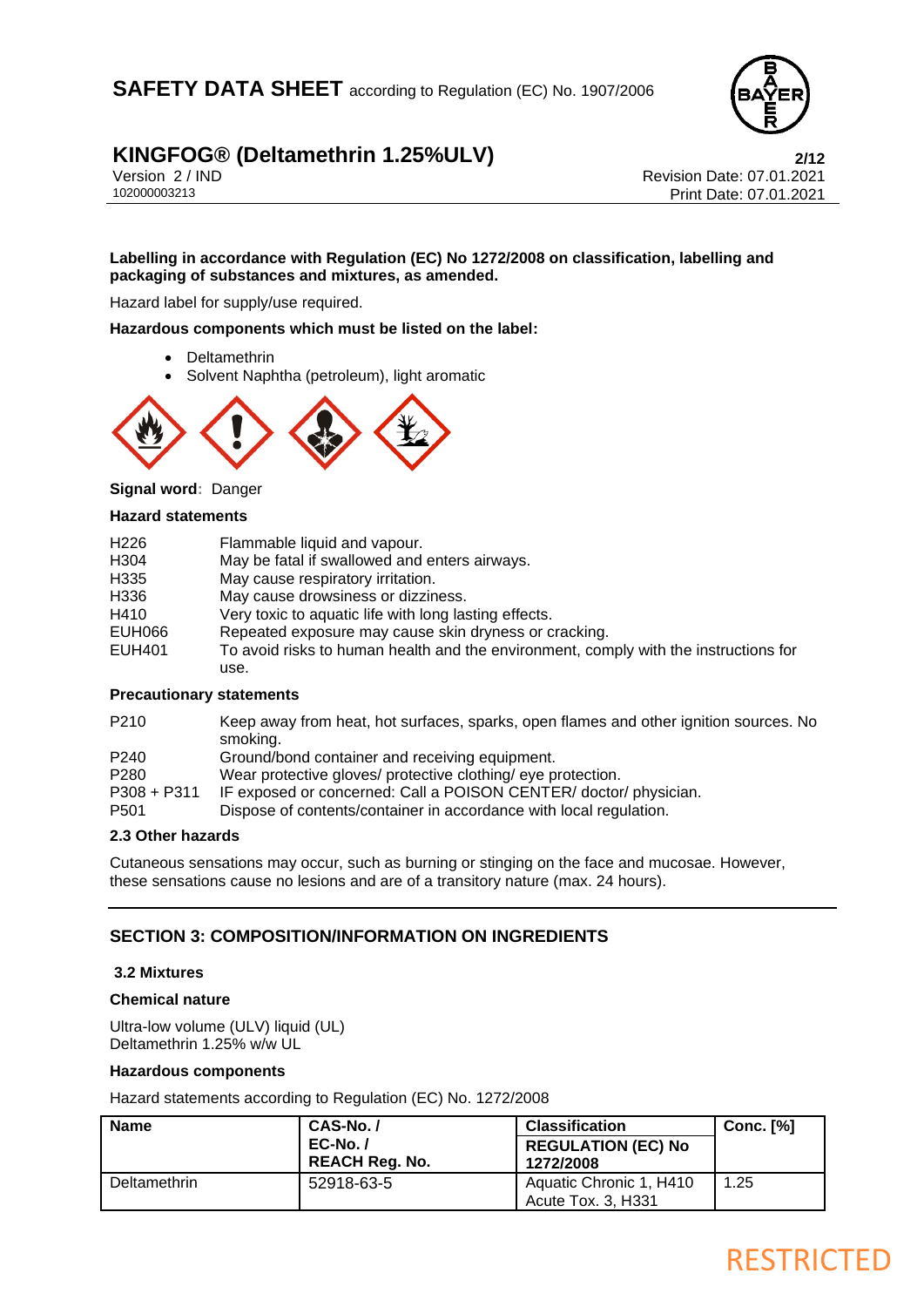

Version 2 / IND Revision Date: 07.01.2021 Print Date: 07.01.2021

|                                                |                                                                                     | Aquatic Acute 1, H400<br>Acute Tox. 3, H301                                                              |                       |
|------------------------------------------------|-------------------------------------------------------------------------------------|----------------------------------------------------------------------------------------------------------|-----------------------|
| Solvent Naphtha<br>(petroleum), light aromatic | 64742-95-6<br>01-2119486773-24-xxxx                                                 | Flam. Liq. 3, H226<br>STOT SE 3, H336<br>STOT SE 3, H335<br>Asp. Tox. 1, H304<br>Aquatic Chronic 2, H411 | > 25                  |
| 2,6-Di-tert-butyl-4-<br>methylphenol           | 128-37-0<br>01-2119555270-46-xxxx<br>01-2119565113-46-XXXX<br>01-2119480433-40-XXXX | Aquatic Acute 1, H400<br>Aquatic Chronic 1, H410                                                         | $>= 0.10 - 5$<br>0.25 |

### **Further information**

| <b>Deltamethrin</b>                                                          | 52918-63-5 | M-Factor: 1,000,000 (acute), 1,000,000 (chronic) |
|------------------------------------------------------------------------------|------------|--------------------------------------------------|
| 2,6-Di-tert-butyl-4-<br>methylphenol2,6-<br>Di-tert-butyl-4-<br>methylphenol | 128-37-0   | M-Factor: 1 (acute), 1 (chronic)                 |

For the full text of the H-Statements mentioned in this Section, see Section 16.

### **SECTION 4: FIRST AID MEASURES**

| 4.1 Description of first aid measures                           |                                                                                                                                                                                                                                                                                                                                                                                                                                                 |  |
|-----------------------------------------------------------------|-------------------------------------------------------------------------------------------------------------------------------------------------------------------------------------------------------------------------------------------------------------------------------------------------------------------------------------------------------------------------------------------------------------------------------------------------|--|
| <b>General advice</b>                                           | Move out of dangerous area. Place and transport victim in stable<br>position (lying sideways). Remove contaminated clothing immediately<br>and dispose of safely.                                                                                                                                                                                                                                                                               |  |
| <b>Inhalation</b>                                               | Move to fresh air. Keep patient warm and at rest. Call a physician or<br>poison control center immediately.                                                                                                                                                                                                                                                                                                                                     |  |
| <b>Skin contact</b>                                             | Wash off thoroughly with plenty of soap and water, if available with<br>polyethyleneglycol 400, subsequently rinse with water. Warm water<br>may increase the subjective severity of the irritation/paresthesia. This<br>is not a sign of systemic poisoning. In case of skin irritation, application<br>of oils or lotions containing vitamin E may be considered. If symptoms<br>persist, call a physician.                                   |  |
| Eye contact                                                     | Rinse immediately with plenty of water, also under the eyelids, for at<br>least 15 minutes. Remove contact lenses, if present, after the first 5<br>minutes, then continue rinsing eye. Warm water may increase the<br>subjective severity of the irritation/paresthesia. This is not a sign of<br>systemic poisoning. Apply soothing eye drops, if needed anaesthetic<br>eye drops. Get medical attention if irritation develops and persists. |  |
| Ingestion                                                       | Rinse mouth. Do NOT induce vomiting. Do not leave victim<br>unattended. Call a physician or poison control center immediately.                                                                                                                                                                                                                                                                                                                  |  |
| 4.2 Most important symptoms and effects, both acute and delayed |                                                                                                                                                                                                                                                                                                                                                                                                                                                 |  |
| <b>Symptoms</b>                                                 | Local:, Skin and eye paraesthesia which may be severe, Usually<br>transient with resolution within 24 hours, Skin, eye and mucous<br>membrane irritation, Cough, Sneezing                                                                                                                                                                                                                                                                       |  |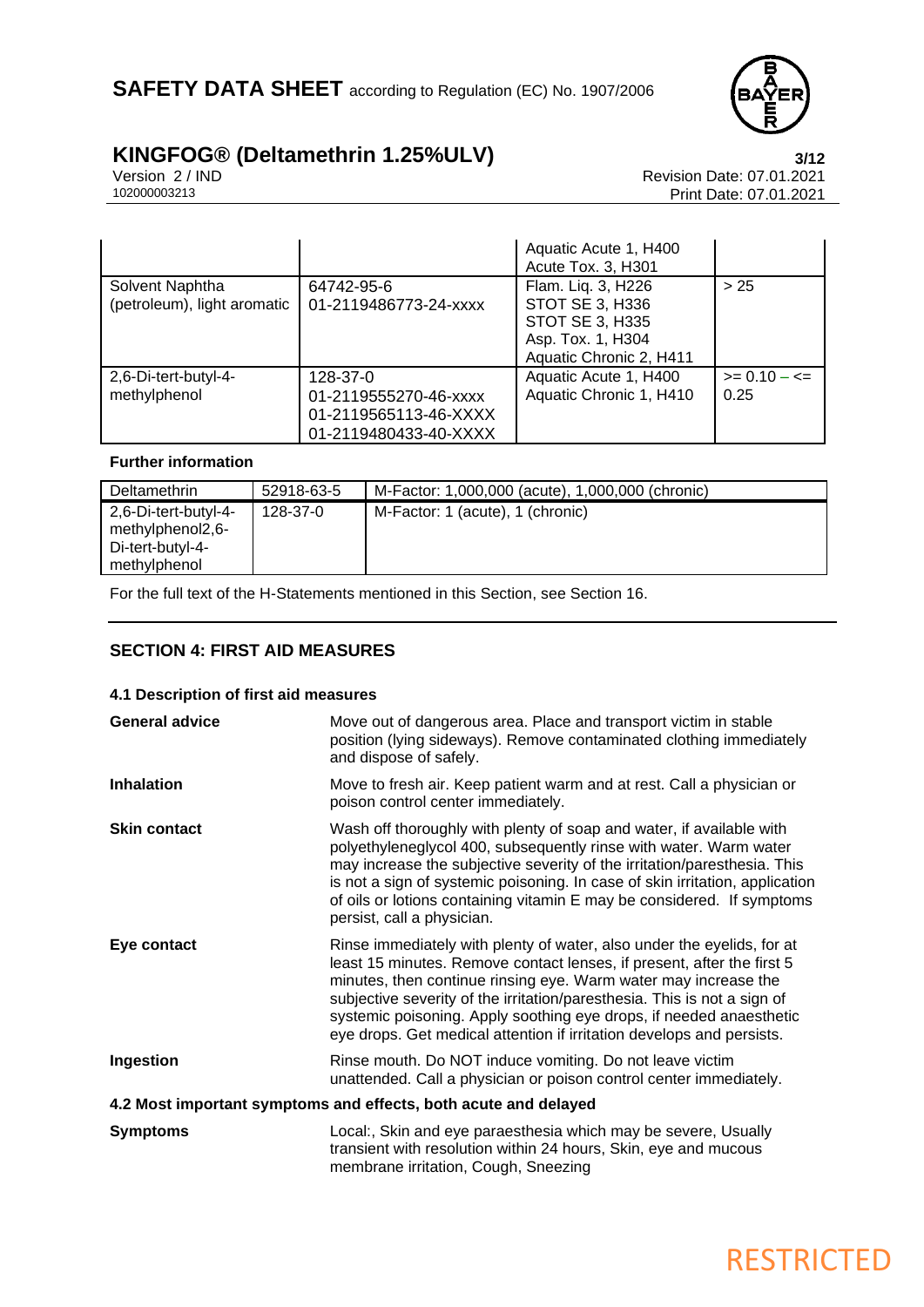

## **KINGFOG® (Deltamethrin 1.25%ULV) 4/12**

Version 2 / IND Revision Date: 07.01.2021 102000003213 Print Date: 07.01.2021

|                  | Systemic:, discomfort in the chest, tachycardia, Hypotension, Nausea,<br>Abdominal pain, Diarrhoea, Vomiting, Blurred vision, Headache,<br>Anorexia, Somnolence, Coma, Convulsions, Tremors, Prostration,<br>Airway hyperreaction, Pulmonary oedema, Palpitation, Muscular<br>fasciculation, Apathy, Dizziness                                                                                                                                                                                                                                                                                                                                                                                                                         |
|------------------|----------------------------------------------------------------------------------------------------------------------------------------------------------------------------------------------------------------------------------------------------------------------------------------------------------------------------------------------------------------------------------------------------------------------------------------------------------------------------------------------------------------------------------------------------------------------------------------------------------------------------------------------------------------------------------------------------------------------------------------|
|                  | 4.3 Indication of any immediate medical attention and special treatment needed                                                                                                                                                                                                                                                                                                                                                                                                                                                                                                                                                                                                                                                         |
| <b>Risks</b>     | This product contains a pyrethroid. Pyrethroid poisoning should not be<br>confused with carbamate or organophosphate poisoning.                                                                                                                                                                                                                                                                                                                                                                                                                                                                                                                                                                                                        |
|                  | Contains hydrocarbon solvents. May pose an aspiration pneumonia<br>hazard.                                                                                                                                                                                                                                                                                                                                                                                                                                                                                                                                                                                                                                                             |
| <b>Treatment</b> | Systemic treatment: Initial treatment: symptomatic. Monitor: respiratory<br>and cardiac functions. In case of ingestion gastric lavage should be<br>considered in cases of significant ingestions only within the first 2<br>hours. However, the application of activated charcoal and sodium<br>sulphate is always advisable. Keep respiratory tract clear. Oxygen or<br>artificial respiration if needed. In case of convulsions, a<br>benzodiazepine (e.g. diazepam) should be given according to standard<br>regimens. If not effective, phenobarbital may be used.<br>Contraindication: atropine. Contraindication: derivatives of adrenaline.<br>There is no specific antidote. Recovery is spontaneous and without<br>sequelae. |
|                  | In case of skin irritation, application of oils or lotions containing vitamin<br>E may be considered.                                                                                                                                                                                                                                                                                                                                                                                                                                                                                                                                                                                                                                  |

### **SECTION 5: FIREFIGHTING MEASURES**

| 5.1 Extinguishing media                                         |                                                                                                                                                                                                                           |
|-----------------------------------------------------------------|---------------------------------------------------------------------------------------------------------------------------------------------------------------------------------------------------------------------------|
| <b>Suitable</b>                                                 | Use water spray, alcohol-resistant foam, dry chemical or carbon<br>dioxide.                                                                                                                                               |
| Unsuitable                                                      | High volume water jet                                                                                                                                                                                                     |
| <b>Hazchem Code</b>                                             | 3Υ                                                                                                                                                                                                                        |
| 5.2 Special hazards arising<br>from the substance or<br>mixture | Dangerous gases are evolved in the event of a fire.                                                                                                                                                                       |
| 5.3 Advice for firefighters                                     |                                                                                                                                                                                                                           |
| <b>Special protective</b><br>equipment for firefighters         | In the event of fire and/or explosion do not breathe fumes. In the event<br>of fire, wear self-contained breathing apparatus.                                                                                             |
| <b>Further information</b>                                      | Remove product from areas of fire, or otherwise cool containers with<br>water in order to avoid pressure being built up due to heat. Whenever<br>possible, contain fire-fighting water by diking area with sand or earth. |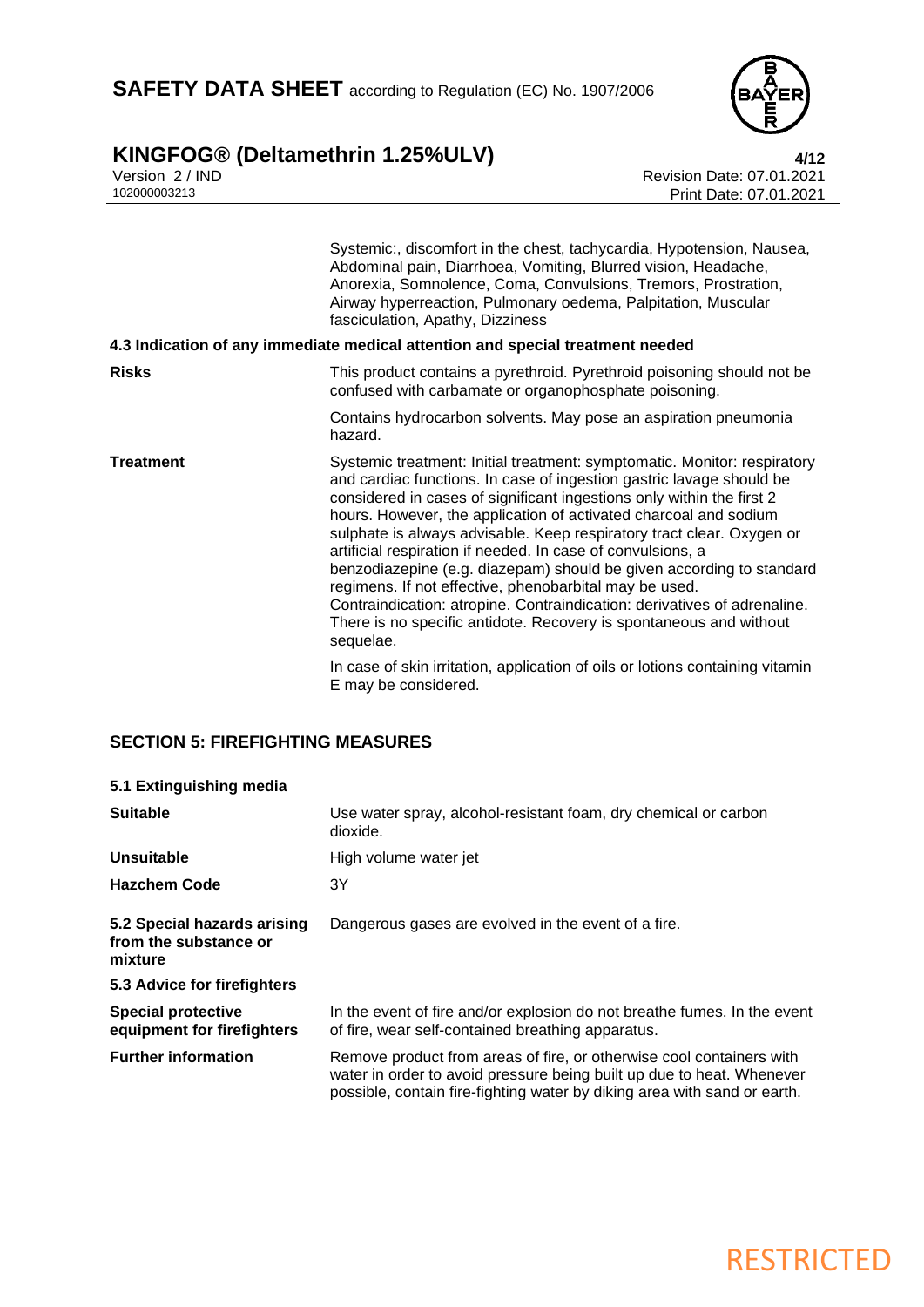

Version 2 / IND Revision Date: 07.01.2021 Print Date: 07.01.2021

### **SECTION 6: ACCIDENTAL RELEASE MEASURES**

| 6.1 Personal precautions, protective equipment and emergency procedures |                                                                                                                                                                                                                                                                     |  |
|-------------------------------------------------------------------------|---------------------------------------------------------------------------------------------------------------------------------------------------------------------------------------------------------------------------------------------------------------------|--|
| <b>Precautions</b>                                                      | Keep people away from and upwind of spill/leak. Avoid contact with<br>spilled product or contaminated surfaces. When dealing with a<br>spillage do not eat, drink or smoke.                                                                                         |  |
| 6.3 Methods and materials for containment and cleaning up               |                                                                                                                                                                                                                                                                     |  |
| Methods for cleaning up                                                 | Soak up with inert absorbent material (e.g. sand, silica gel, acid<br>binder, universal binder, sawdust). Collect and transfer the product<br>into a properly labelled and tightly closed container. Clean floors and<br>contaminated objects with plenty of water. |  |
| <b>Additional advice</b>                                                | Check also for any local site procedures.                                                                                                                                                                                                                           |  |
| 6.4 Reference to other<br>sections                                      | Information regarding safe handling, see section 7.<br>Information regarding personal protective equipment, see section 8.<br>Information regarding waste disposal, see section 13.                                                                                 |  |

### **SECTION 7: HANDLING AND STORAGE**

### **7.1 Precautions for safe handling**

| No specific precautions required when handling unopened<br>packs/containers; follow relevant manual handling advice. Ensure<br>adequate ventilation.                                                                                                                                                                                                                                                                                  |  |  |
|---------------------------------------------------------------------------------------------------------------------------------------------------------------------------------------------------------------------------------------------------------------------------------------------------------------------------------------------------------------------------------------------------------------------------------------|--|--|
| Keep away from heat and sources of ignition. Vapours may form<br>explosive mixture with air. Take measures to prevent the build up of<br>electrostatic charge. Use only explosion-proof equipment.                                                                                                                                                                                                                                    |  |  |
| When using, do not eat, drink or smoke. Remove soiled clothing<br>immediately and clean thoroughly before using again. Contaminated<br>work clothing should not be allowed out of the workplace. Wash hands<br>thoroughly with soap and water after handling and before eating,<br>drinking, chewing gum, using tobacco, using the toilet or applying<br>cosmetics. Wash hands immediately after work, if necessary take a<br>shower. |  |  |
| 7.2 Conditions for safe storage, including any incompatibilities                                                                                                                                                                                                                                                                                                                                                                      |  |  |
| Store in a place accessible by authorized persons only. Keep containers<br>tightly closed in a dry, cool and well-ventilated place. Keep away from<br>direct sunlight. Protect from freezing.                                                                                                                                                                                                                                         |  |  |
| Keep away from food, drink and animal feedingstuffs.                                                                                                                                                                                                                                                                                                                                                                                  |  |  |
| HDPE (high density polyethylene)                                                                                                                                                                                                                                                                                                                                                                                                      |  |  |
| Refer to the label and/or leaflet.                                                                                                                                                                                                                                                                                                                                                                                                    |  |  |
|                                                                                                                                                                                                                                                                                                                                                                                                                                       |  |  |

### **SECTION 8: EXPOSURE CONTROLS/PERSONAL PROTECTION**

**8.1 Control parameters**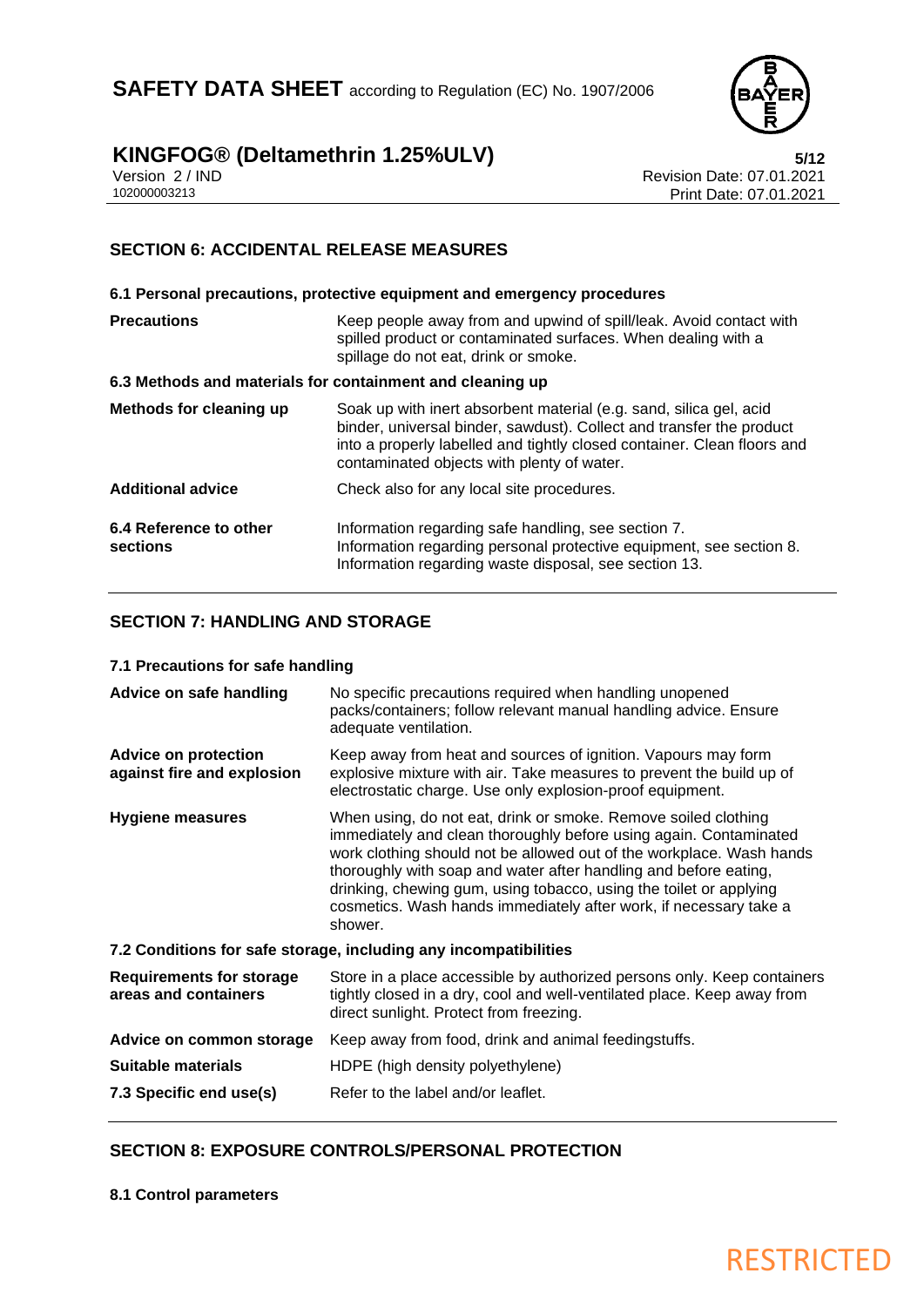

Version 2 / IND<br>102000003213<br>Print Date: 07.01.2021 Print Date: 07.01.2021

| <b>Components</b> | CAS-No.    | <b>Control parameters</b>       | <b>Update</b> | <b>Basis</b> |
|-------------------|------------|---------------------------------|---------------|--------------|
| Deltamethrin      | 52918-63-5 | $0.01 \,\mathrm{mq/m}$<br>'TWA) |               | OES BCS*     |

\*OES BCS: Internal Bayer AG, Crop Science Division "Occupational Exposure Standard"

#### **8.2 Exposure controls**

### **Personal protective equipment**

In normal use and handling conditions please refer to the label and/or leaflet. In all other cases the following recommendations would apply.

| <b>Respiratory protection</b> | instructions regarding wearing and maintenance.                                                                                                                                                                                                                                                                                                                                                                                                                                                                                        | Wear respirator with an organic vapours and gas filter mask<br>(protection factor 10) conforming to EN140 type A or equivalent.<br>Respiratory protection should only be used to control residual risk of<br>short duration activities, when all reasonably practicable steps have<br>been taken to reduce exposure at source e.g. containment and/or<br>local extract ventilation. Always follow respirator manufacturer's                                                                                                                                                                   |
|-------------------------------|----------------------------------------------------------------------------------------------------------------------------------------------------------------------------------------------------------------------------------------------------------------------------------------------------------------------------------------------------------------------------------------------------------------------------------------------------------------------------------------------------------------------------------------|-----------------------------------------------------------------------------------------------------------------------------------------------------------------------------------------------------------------------------------------------------------------------------------------------------------------------------------------------------------------------------------------------------------------------------------------------------------------------------------------------------------------------------------------------------------------------------------------------|
| <b>Hand protection</b>        | contact time.<br>drinking, smoking or using the toilet.<br>Material<br>Rate of permeability<br>Glove thickness<br>Protective index<br><b>Directive</b>                                                                                                                                                                                                                                                                                                                                                                                 | Please observe the instructions regarding permeability and<br>breakthrough time which are provided by the supplier of the gloves.<br>Also take into consideration the specific local conditions under which<br>the product is used, such as the danger of cuts, abrasion, and the<br>Wash gloves when contaminated. Dispose of when contaminated<br>inside, when perforated or when contamination on the outside cannot<br>be removed. Wash hands frequently and always before eating,<br>Nitrile rubber<br>> 480 min<br>$> 0.4$ mm<br>Class 6<br>Protective gloves complying with EN<br>374. |
| Eye protection                |                                                                                                                                                                                                                                                                                                                                                                                                                                                                                                                                        | Wear goggles (conforming to EN166, Field of Use = 5 or equivalent).                                                                                                                                                                                                                                                                                                                                                                                                                                                                                                                           |
| Skin and body protection      | Wear standard coveralls and Category 3 Type 6 suit.<br>If there is a risk of significant exposure, consider a higher protective<br>type suit.<br>Wear two layers of clothing wherever possible. Polyester/cotton or<br>cotton overalls should be worn under chemical protection suit and<br>should be professionally laundered frequently.<br>If chemical protection suit is splashed, sprayed or significantly<br>contaminated, decontaminate as far as possible, then carefully<br>remove and dispose of as advised by manufacturer. |                                                                                                                                                                                                                                                                                                                                                                                                                                                                                                                                                                                               |

### **SECTION 9: PHYSICAL AND CHEMICAL PROPERTIES**

**9.1 Information on basic physical and chemical properties**

| Form   | Liquid, clear     |
|--------|-------------------|
| Colour | light yellow      |
| Odour  | No data available |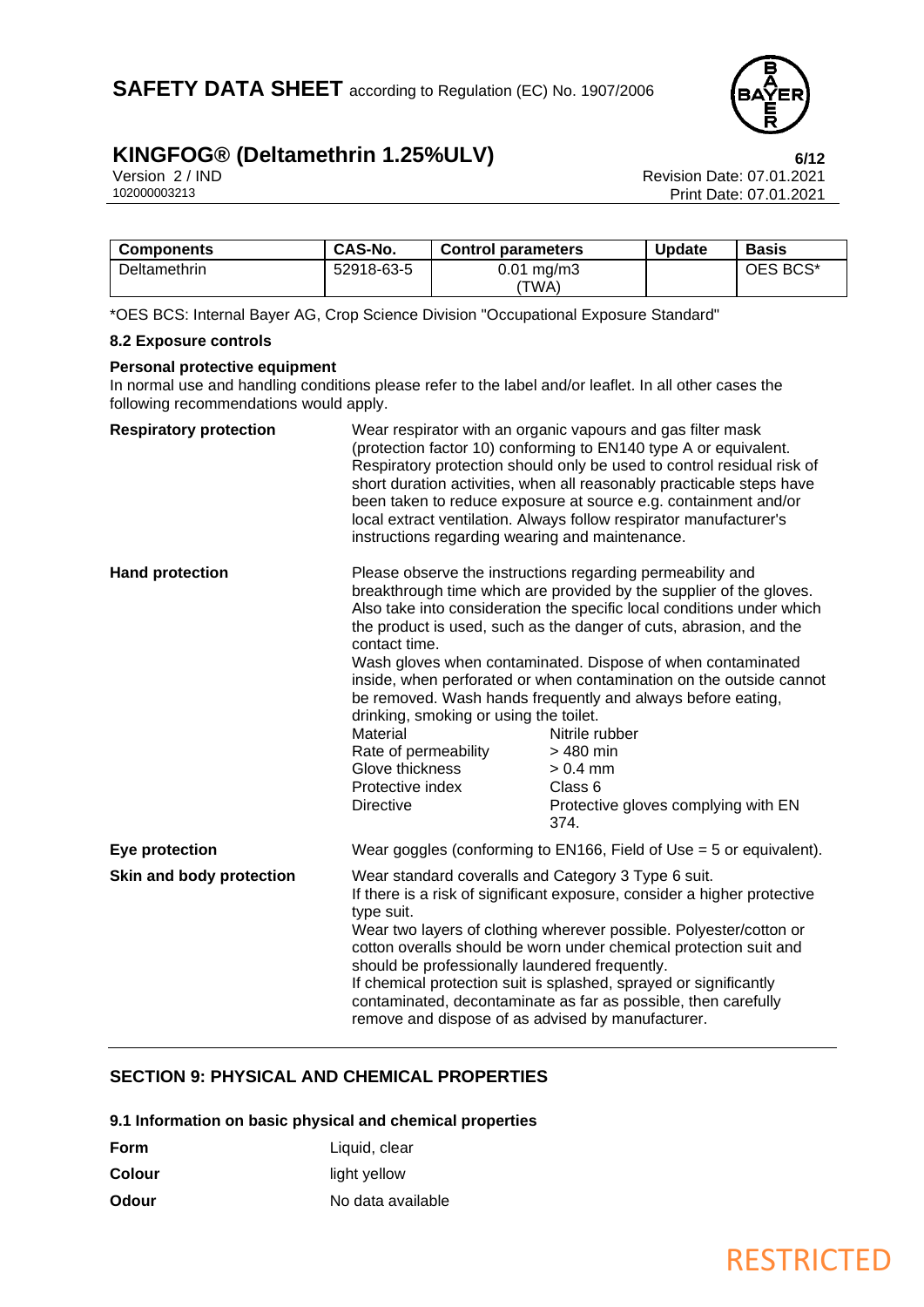## SAFETY DATA SHEET according to Regulation (EC) No. 1907/2006



## **KINGFOG® (Deltamethrin 1.25%ULV) 7/12**

Version 2 / IND Revision Date: 07.01.2021 102000003213 Print Date: 07.01.2021

| <b>Odour Threshold</b>                                   | No data available                                              |
|----------------------------------------------------------|----------------------------------------------------------------|
| рH                                                       | No data available                                              |
| <b>Melting point/range</b>                               | No data available                                              |
| <b>Boiling Point</b>                                     | No data available                                              |
| <b>Flash point</b>                                       | 24.5 °C                                                        |
| <b>Flammability</b>                                      | No data available                                              |
| <b>Auto-ignition temperature</b>                         | No data available                                              |
| Self-accelarating<br>decomposition temperature<br>(SADT) | No data available                                              |
| <b>Upper explosion limit</b>                             | No data available                                              |
| <b>Lower explosion limit</b>                             | No data available                                              |
| Vapour pressure                                          | No data available                                              |
| <b>Evaporation rate</b>                                  | No data available                                              |
| <b>Relative vapour density</b>                           | No data available                                              |
| <b>Density</b>                                           | ca. 0.86 $g/cm^3$ (20 °C)                                      |
| <b>Water solubility</b>                                  | No data available                                              |
| <b>Partition coefficient: n-</b><br>octanol/water        | Deltamethrin: log Pow: 6.4 (25 °C)                             |
|                                                          | Solvent Naphtha (petroleum), light aromatic:<br>Not applicable |
| <b>Viscosity, kinematic</b>                              | No data available                                              |
| <b>Oxidizing properties</b>                              | No data available                                              |
| <b>Explosivity</b>                                       | No data available                                              |
| 9.2 Other information                                    | Further safety related physical-chemical data are not known.   |

### **SECTION 10: STABILITY AND REACTIVITY**

| 10.1 Reactivity                            |                                                                                         |
|--------------------------------------------|-----------------------------------------------------------------------------------------|
| Not applicable                             |                                                                                         |
| <b>10.2 Chemical stability</b>             | Stable under recommended storage conditions.                                            |
| 10.3 Possibility of<br>hazardous reactions | No hazardous reactions when stored and handled according to<br>prescribed instructions. |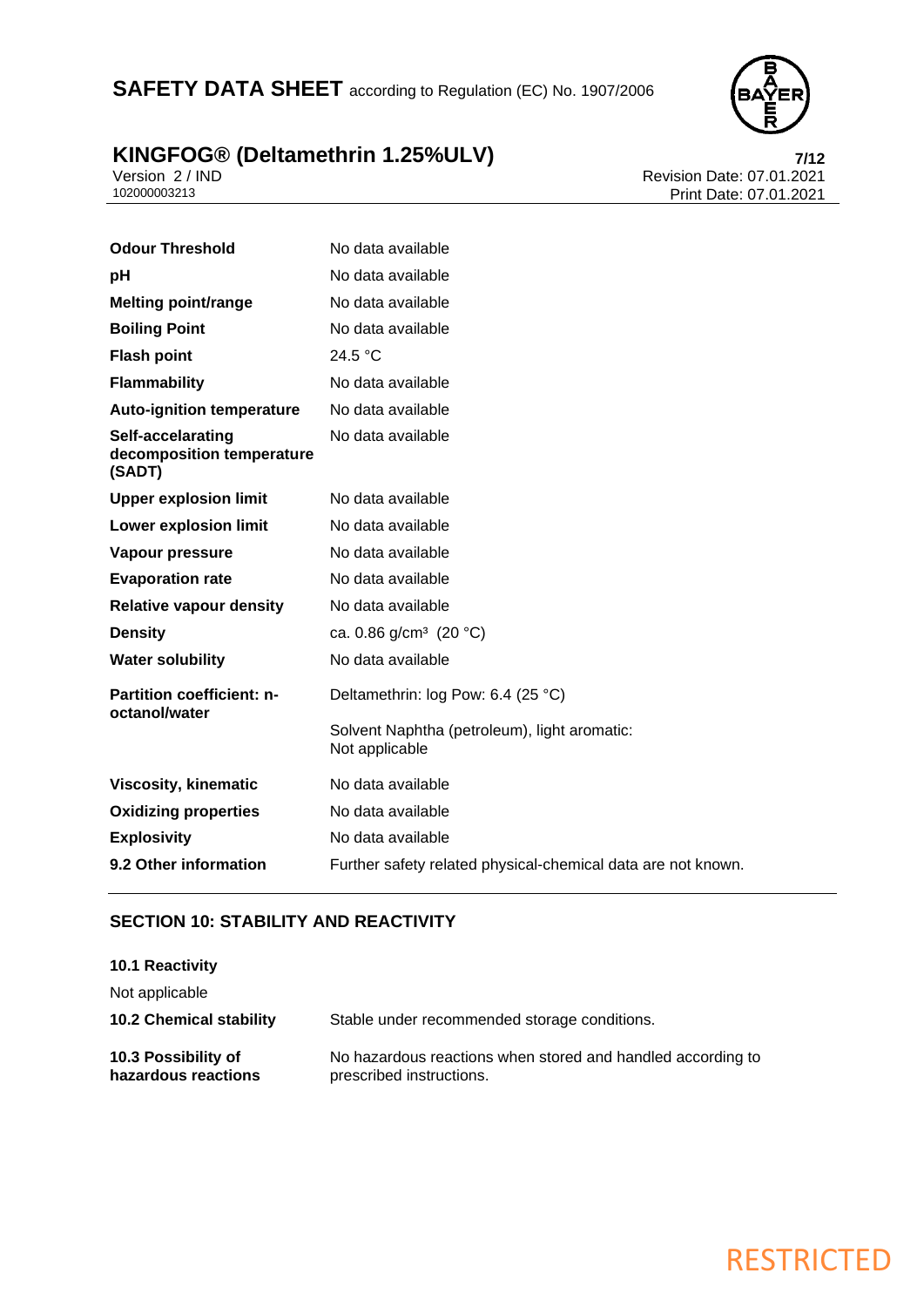

Version 2 / IND<br>102000003213<br>102000003213<br>Rrint Date: 07.01.2021 Print Date: 07.01.2021

| <b>10.4 Conditions to avoid</b>                 | Extremes of temperature and direct sunlight.                             |
|-------------------------------------------------|--------------------------------------------------------------------------|
|                                                 | <b>10.5 Incompatible materials</b> Store only in the original container. |
| <b>10.6 Hazardous</b><br>decomposition products | No decomposition products expected under normal conditions of use.       |

### **SECTION 11: TOXICOLOGICAL INFORMATION**

### **11.1 Information on toxicological effects**

| <b>Acute oral toxicity</b>                  | ATE (Mix) $> 2,000$ mg/kg                                    |
|---------------------------------------------|--------------------------------------------------------------|
| <b>Acute inhalation toxicity</b>            | ATE (Mix) $> 5.00$ mg/l<br>Irritating to respiratory system. |
| <b>Acute dermal toxicity</b>                | ATE (Mix) 2,000 mg/kg<br>Calculation method                  |
| <b>Skin corrosion/irritation</b>            | No skin irritation (Rabbit)                                  |
| Serious eye damage/eye<br>irritation        | No eye irritation (Rabbit)                                   |
| <b>Respiratory or skin</b><br>sensitisation | Non-sensitizing. (Guinea pig)                                |

### **Assessment STOT Specific target organ toxicity – single exposure**

Deltamethrin: Based on available data, the classification criteria are not met. Solvent Naphtha (petroleum), light aromatic: May cause respiratory irritation., Solvent Naphtha (petroleum), light aromatic: May cause drowsiness or dizziness.

### **Assessment STOT Specific target organ toxicity – repeated exposure**

Deltamethrin caused neurobehavioral effects and/or neuropathological changes in animal studies. The toxic effects of Deltamethrin are related to transient neurobehavioral effects typical for pyrethroid neurotoxicity.

Solvent Naphtha (petroleum), light aromatic: Based on available data, the classification criteria are not met.

### **Assessment mutagenicity**

Deltamethrin was not mutagenic or genotoxic in a battery of in vitro and in vivo tests. Solvent Naphtha (petroleum), light aromatic is not considered mutagenic.

### **Assessment carcinogenicity**

Deltamethrin was not carcinogenic in lifetime feeding studies in rats and mice. Solvent Naphtha (petroleum), light aromatic: Based on available data, the classification criteria are not met.

### **Assessment toxicity to reproduction**

Deltamethrin did not cause reproductive toxicity in a two-generation study in rats. Solvent Naphtha (petroleum), light aromatic: Based on available data, the classification criteria are not met.

### **Assessment developmental toxicity**

Deltamethrin caused developmental toxicity only at dose levels toxic to the dams. The developmental

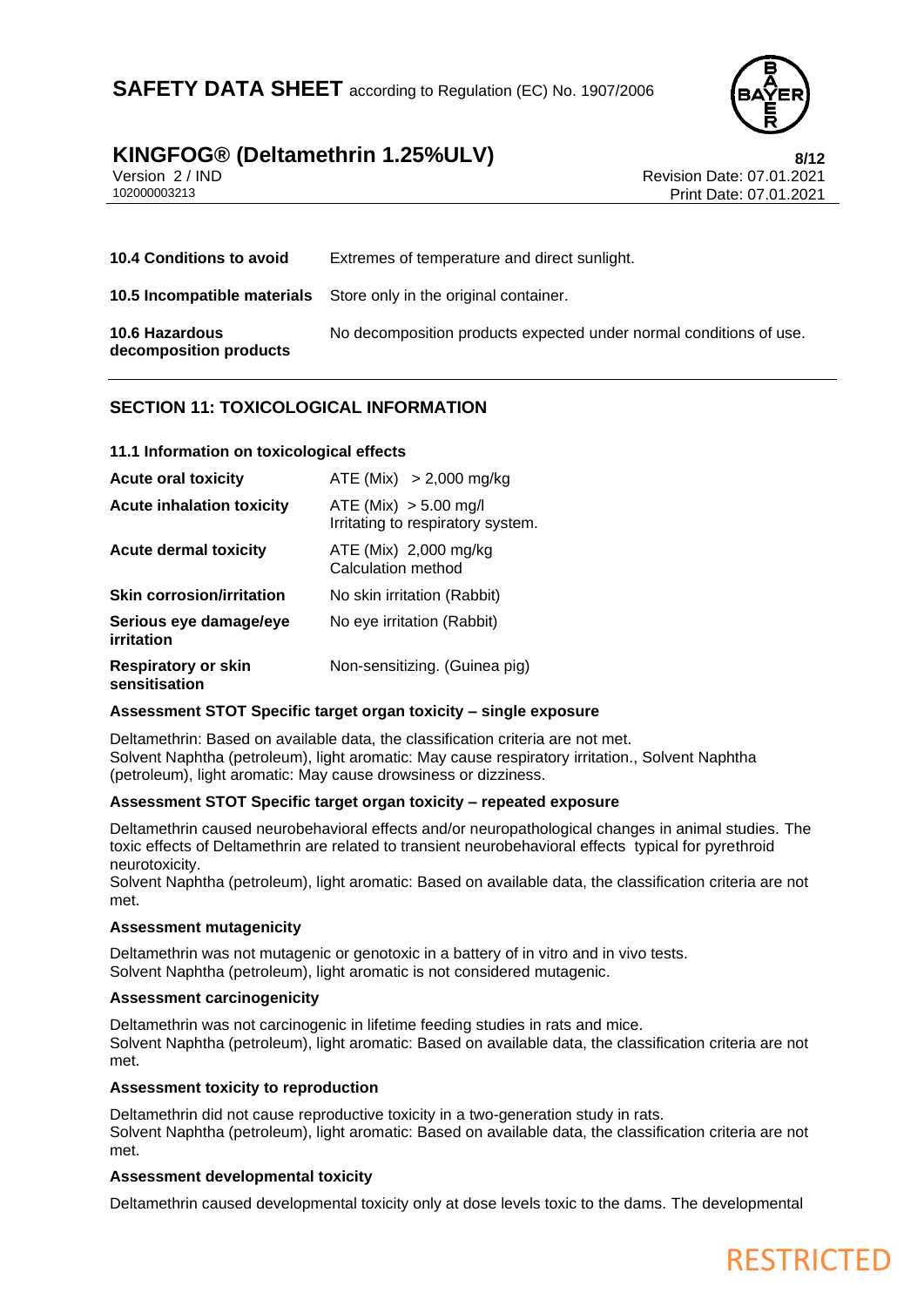

Version 2 / IND<br>102000003213<br>Print Date: 07.01.2021 Print Date: 07.01.2021

effects seen with Deltamethrin are related to maternal toxicity. Solvent Naphtha (petroleum), light aromatic: This information is not available.

### **Aspiration hazard**

May be fatal if swallowed and enters airways.

### **Further information**

Cutaneous sensations may occur, such as burning or stinging on the face and mucosae. However, these sensations cause no lesions and are of a transitory nature (max. 24 hours).

### **SECTION 12: ECOLOGICAL INFORMATION**

| <b>12.1 Toxicity</b>                        |                                                                                                                                                                                                                                                                                                                                                                                                                                      |
|---------------------------------------------|--------------------------------------------------------------------------------------------------------------------------------------------------------------------------------------------------------------------------------------------------------------------------------------------------------------------------------------------------------------------------------------------------------------------------------------|
| <b>Toxicity to fish</b>                     | LC50 (Oncorhynchus mykiss (rainbow trout)) 0.15 µg/l<br>Exposure time: 96 h<br>The value mentioned relates to the active ingredient deltamethrin.                                                                                                                                                                                                                                                                                    |
| <b>Toxicity to aquatic</b><br>invertebrates | EC50 (Daphnia magna (Water flea)) 0.0131 µg/l<br>Exposure time: 48 h<br>The value mentioned relates to the active ingredient deltamethrin.                                                                                                                                                                                                                                                                                           |
| <b>Toxicity to aquatic plants</b>           | $EC50$ (Algae) $> 9.1$ mg/l<br>Exposure time: 96 h<br>The value mentioned relates to the active ingredient deltamethrin.                                                                                                                                                                                                                                                                                                             |
| 12.2 Persistence and degradability          |                                                                                                                                                                                                                                                                                                                                                                                                                                      |
| <b>Biodegradability</b>                     | Deltamethrin:<br>Not rapidly biodegradable<br>Solvent Naphtha (petroleum), light aromatic:<br>rapidly biodegradable                                                                                                                                                                                                                                                                                                                  |
| Koc                                         | Deltamethrin: Koc: 10240000                                                                                                                                                                                                                                                                                                                                                                                                          |
| 12.3 Bioaccumulative potential              |                                                                                                                                                                                                                                                                                                                                                                                                                                      |
| <b>Bioaccumulation</b>                      | Deltamethrin: Bioconcentration factor (BCF) 1,400<br>Does not bioaccumulate.<br>Solvent Naphtha (petroleum), light aromatic:<br>No data available                                                                                                                                                                                                                                                                                    |
| 12.4 Mobility in soil                       |                                                                                                                                                                                                                                                                                                                                                                                                                                      |
| <b>Mobility in soil</b>                     | Deltamethrin: Immobile in soil<br>Solvent Naphtha (petroleum), light aromatic: Slightly mobile in soils                                                                                                                                                                                                                                                                                                                              |
| 12.5 Results of PBT and vPvB assessment     |                                                                                                                                                                                                                                                                                                                                                                                                                                      |
| <b>PBT and vPvB assessment</b>              | Deltamethrin: This substance is not considered to be persistent,<br>bioaccumulative and toxic (PBT). This substance is not considered to be<br>very persistent and very bioaccumulative (vPvB).<br>Solvent Naphtha (petroleum), light aromatic: This substance is not<br>considered to be persistent, bioaccumulative and toxic (PBT). This<br>substance is not considered to be very persistent and very<br>bioaccumulative (vPvB). |
| 12.6 Other adverse effects                  |                                                                                                                                                                                                                                                                                                                                                                                                                                      |
| <b>Additional ecological</b>                | No other effects to be mentioned.                                                                                                                                                                                                                                                                                                                                                                                                    |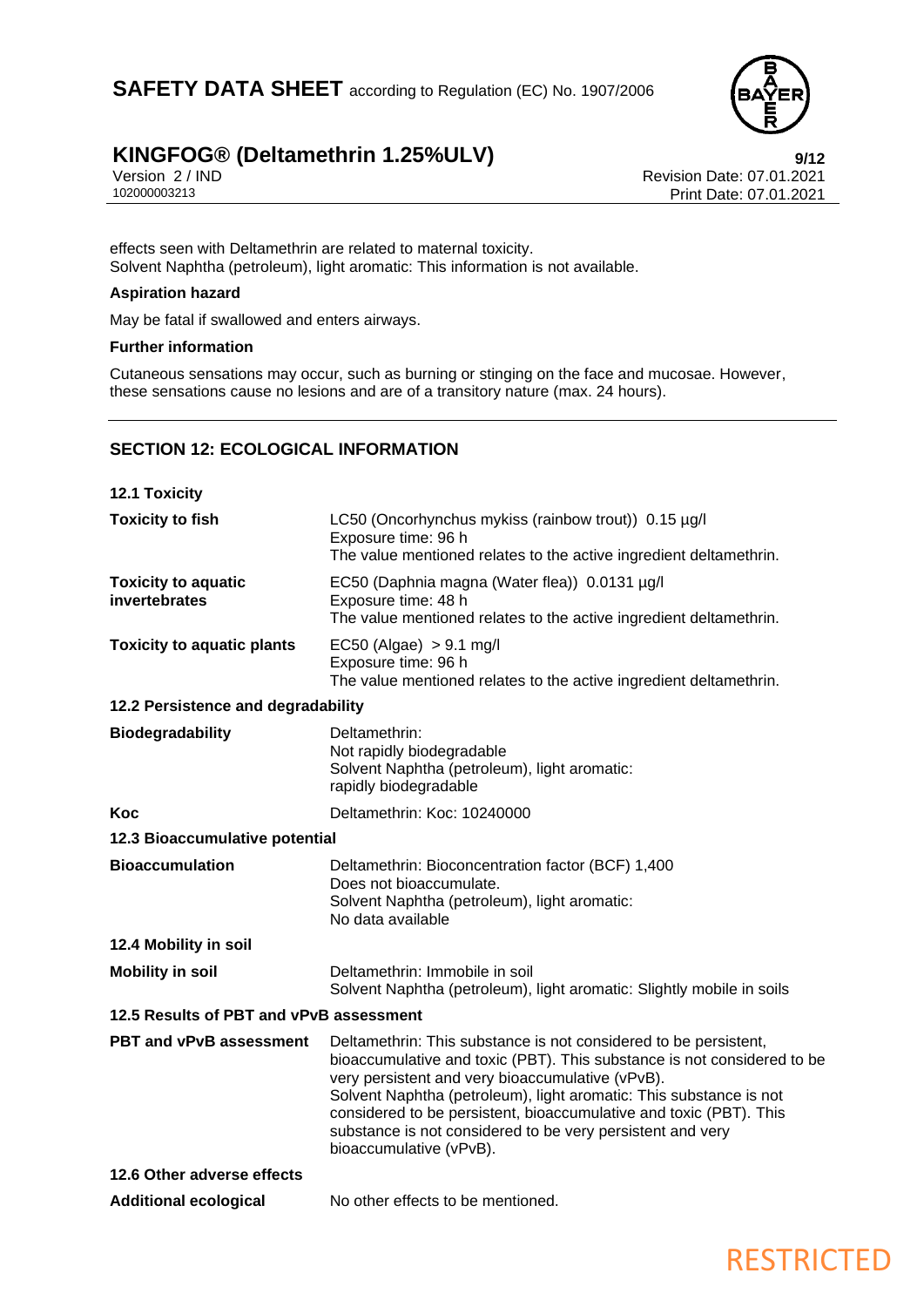

Version 2 / IND<br>102000003213<br>Print Date: 07.01.2021 Print Date: 07.01.2021

### **information**

### **SECTION 13: DISPOSAL CONSIDERATIONS**

#### **13.1 Waste treatment methods**

| Product                | In accordance with current regulations and, if necessary, after<br>consultation with the site operator and/or with the responsible authority,<br>the product may be taken to a waste disposal site or incineration plant. |
|------------------------|---------------------------------------------------------------------------------------------------------------------------------------------------------------------------------------------------------------------------|
| Contaminated packaging | Empty remaining contents.<br>Do not re-use empty containers.<br>Dispose of as unused product.                                                                                                                             |
| .  .                   |                                                                                                                                                                                                                           |

#### **Legal basis**

**Waste key in accordance with Schedule I of the Hazardous Waste Rules, 2008 as amended (India - EP Act):**

29.1Process wastes/residues 29.3Date-expired and off-specification pesticides

### **SECTION 14: TRANSPORT INFORMATION**

#### **ADR/RID/ADN**

**IMDG**

| 14.1 UN number<br>14.2 Proper shipping name | 1993<br>FLAMMABLE LIQUID, N.O.S.<br>(DELTAMETHRIN, SOLVENT NAPHTHA (PETROLEUM)<br>LIGHT AROMATIC SOLUTION) |
|---------------------------------------------|------------------------------------------------------------------------------------------------------------|
| 14.3 Transport hazard class(es)             | 3                                                                                                          |
| 14.4 Packaging Group                        | Ш                                                                                                          |
| 14.5 Environm. Hazardous Mark               | <b>YES</b>                                                                                                 |
| Hazard no.                                  | 30                                                                                                         |
| Hazchem Code                                | 3Y                                                                                                         |
| <b>Tunnel Code</b>                          | D/E                                                                                                        |

This classification is in principle not valid for carriage by tank vessel on inland waterways. Please refer to the manufacturer for further information.

| IMDG                            |                                                                                                    |
|---------------------------------|----------------------------------------------------------------------------------------------------|
| 14.1 UN number                  | 1993                                                                                               |
| 14.2 Proper shipping name       | FLAMMABLE LIQUID, N.O.S.<br>(DELTAMETHRIN, SOLVENT NAPHTHA (PETROLEUM)<br>LIGHT AROMATIC SOLUTION) |
| 14.3 Transport hazard class(es) | 3                                                                                                  |
| 14.4 Packaging Group            | Ш                                                                                                  |
| 14.5 Marine pollutant           | <b>YES</b>                                                                                         |
| <b>IATA</b>                     |                                                                                                    |
| 14.1 UN number                  | 1993                                                                                               |
| 14.2 Proper shipping name       | FLAMMABLE LIQUID, N.O.S.                                                                           |
|                                 | (DELTAMETHRIN, SOLVENT NAPHTHA (PETROLEUM)<br>LIGHT AROMATIC SOLUTION)                             |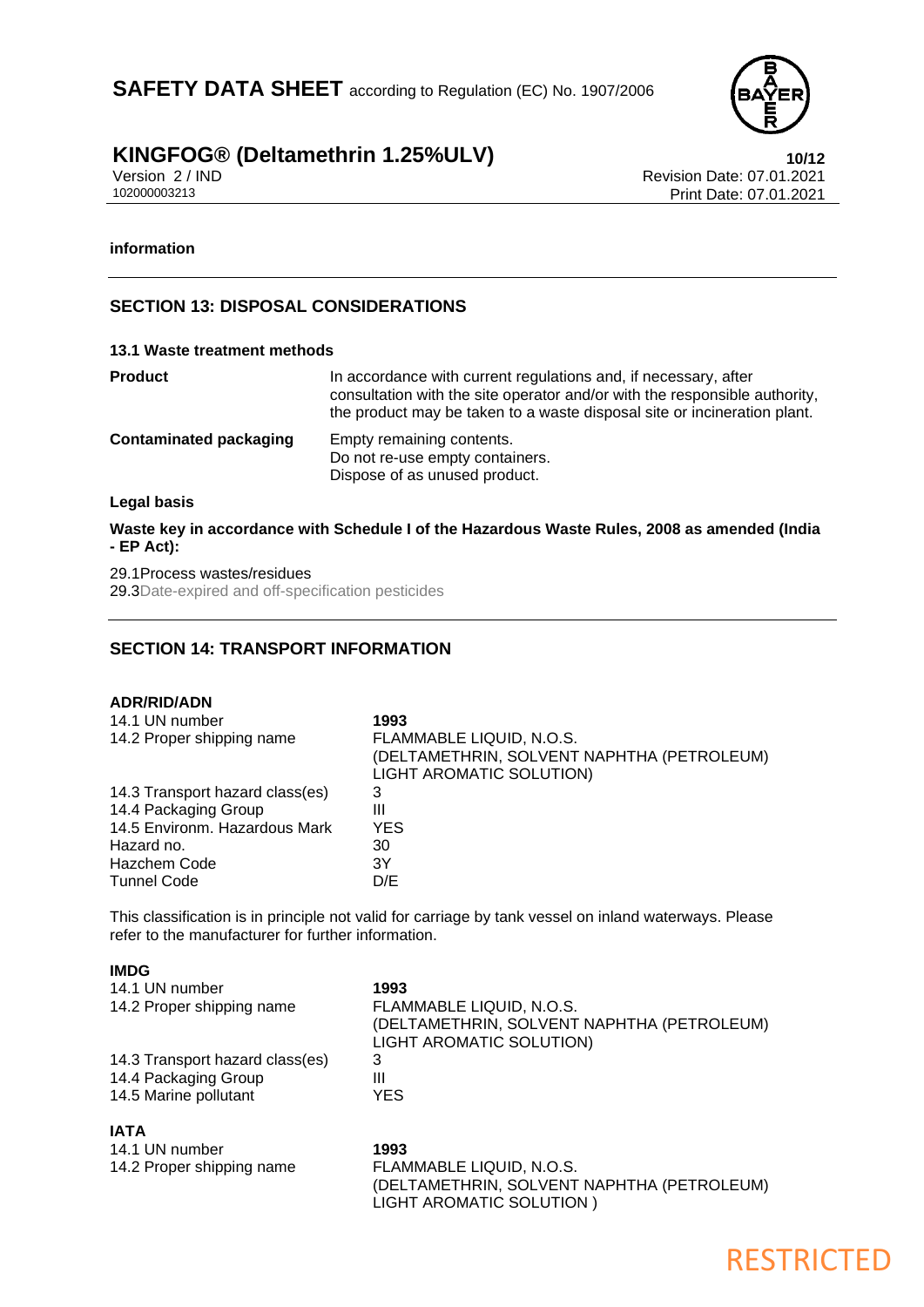

RESTRICTED

# **KINGFOG®** (Deltamethrin 1.25%ULV)<br>
Version 2/IND<br>
Revision Date: 07.01.2021

Version 2 / IND<br>102000003213<br>Print Date: 07.01.2021 Print Date: 07.01.2021

14.3 Transport hazard class(es) 3<br>14.4 Packaging Group 14.4 Packaging Group III<br>14.5 Environm, Hazardous Mark NO 14.5 Environm. Hazardous Mark

### **14.6 Special precautions for user**

See sections 6 to 8 of this Safety Data Sheet.

**14.7 Transport in bulk according to Annex II of MARPOL and the IBC Code** No transport in bulk according to the IBC Code.

### **SECTION 15: REGULATORY INFORMATION**

**15.1 Safety, health and environmental regulations/legislation specific for the substance or mixture**

### **Further information**

WHO-classification: III (Slightly hazardous)

**Labeling according to Insecticide Rules 1971 as amended. (INDIA)**



Class II: Highly toxic Colour: bright yellow Poison! Keep out of the reach of children.

### **SECTION 16: OTHER INFORMATION**

### **Text of the hazard statements mentioned in Section 3**

- H226 Flammable liquid and vapour.
- H301 Toxic if swallowed.<br>H304 May be fatal if swall
- May be fatal if swallowed and enters airways.
- H331 Toxic if inhaled.
- H335 May cause respiratory irritation.
- H336 May cause drowsiness or dizziness.
- H400 Very toxic to aquatic life.
- H410 Very toxic to aquatic life with long lasting effects.
- H411 Toxic to aquatic life with long lasting effects.

### **Abbreviations and acronyms**

| <b>ADN</b>    | European Agreement concerning the International Carriage of Dangerous Goods by<br><b>Inland Waterways</b> |
|---------------|-----------------------------------------------------------------------------------------------------------|
| ADR.          | European Agreement concerning the International Carriage of Dangerous Goods by<br>Road                    |
| ATE.          | Acute toxicity estimate                                                                                   |
| CAS-Nr.       | <b>Chemical Abstracts Service number</b>                                                                  |
| Conc.         | Concentration                                                                                             |
| EC-No.        | European community number                                                                                 |
| ECx           | Effective concentration to x %                                                                            |
| <b>EINECS</b> | European inventory of existing commercial substances                                                      |